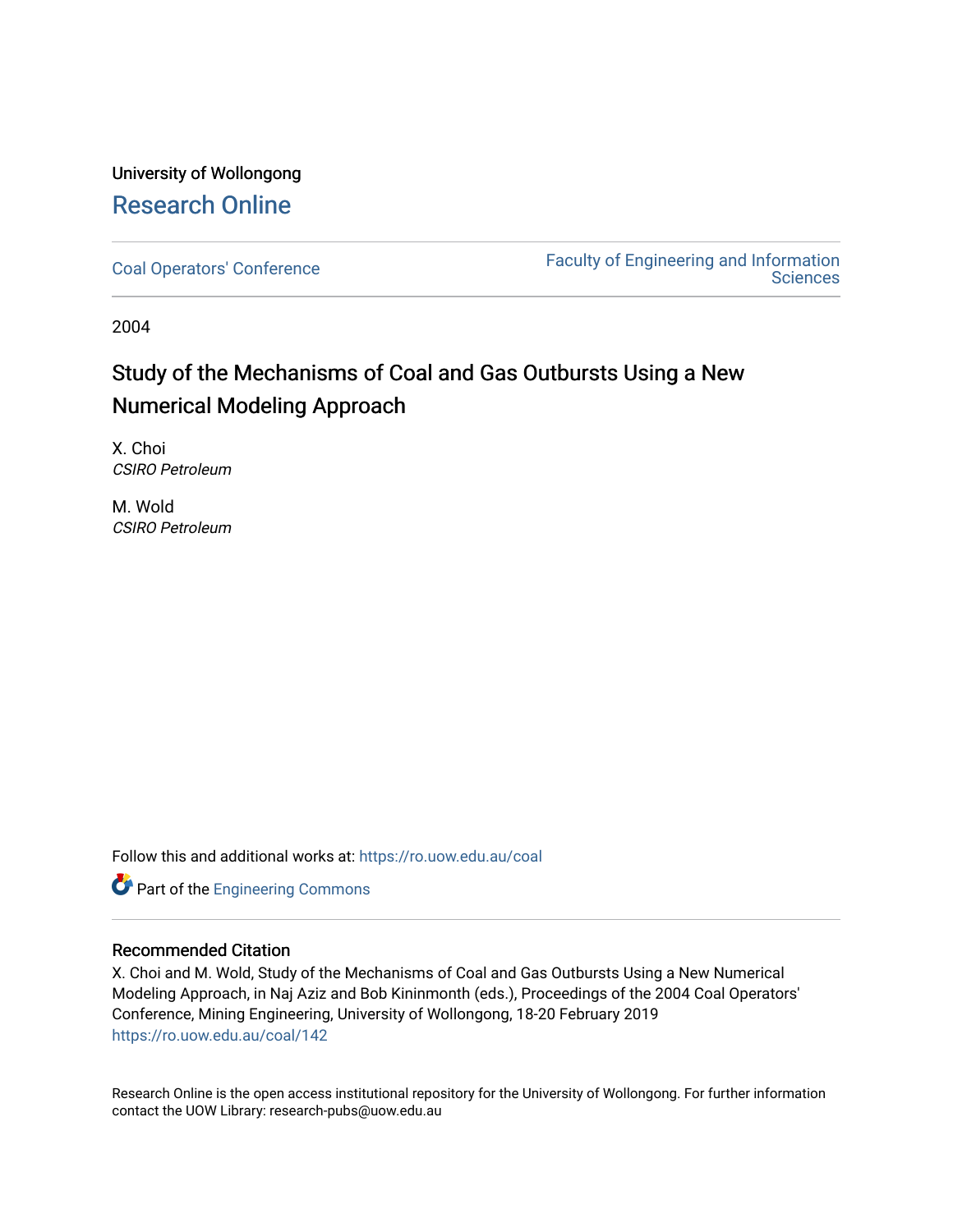# **STUDY OF THE MECHANISMS OF COAL AND GAS OUTBURSTS USING A NEW NUMERICAL MODELING APPROACH**

# Xavier Choi<sup> $1$ </sup> and Mike Wold<sup>2</sup>

*Abstract:* During mining or roadway development, the distribution of stress and pore pressure in the coal face and rib around the new opening will change. These changes are usually dependent on the mining history and are related to the rate of roadway development, geometry of the opening, the pre-mining stress and reservoir conditions, the strength of the coal, the adjacent rock strata and major geological structures, and the permeability of the coal. Quasi-static yielding of coal is usually observed at regions of high stress concentration. However, under certain conditions, dynamic failure of coal in the form of an outburst can occur.

The occurrence of coal and gas outbursts and the way they evolve will depend on a number of factors and processes. Under varied mining conditions, some of the factors and/or processes may play a more important role in outburst initiation than others. It can be misleading to attribute the cause of an outburst to a particular factor or process. This is partly because some of the processes are highly non-linear; outburst occurrence may depend on how these processes evolve and interact. The problem becomes more complex because natural heterogeneity of the coal and geological structures also play an important part in the outburst mechanisms.

In the modelling studies presented in this paper, an outburst is considered to consist of three distinct stages: preinitiation, initiation and post-initiation (or outburst evolution). During the pre-initiation stage, deformation of the yielded coal occurs in a quasi-static manner. Initiation is referred to as the moment in time when the deformation behaviour of the coal/rock/gas system suddenly transforms from being quasi-static to dynamic. The post-initiation stage, or outburst evolution, is characterised by the release of a substantial amount of gas and violent ejection of coal fragments into the mine opening. A description of the numerical modelling approach is given in this paper, and model results, including the post-initiation deformation and fragmentation of the ejected coal, are presented. The effects on outbursts of gas content, gas composition, pressure gradient, coal strength and other factors are discussed.

# **INTRODUCTION**

During mining or roadway development, a change in stress and pore pressure around the new opening occurs. At some stage, an outburst may be initiated which can be related to the size of the opening and/or the proximity to some geological structures. When outbursting occurs, the rock/coal/gas system transforms from a stable to an unstable state with the release of a significant volume of gas over the duration of the outburst. Some mechanisms that enable the system to overcome the energy barrier provided by the strength of the coal must exist. They can be related to major geologic structure, natural heterogeneity, and/or the state of the system. Although an outburst may sometimes be referred to as "instantaneous", the system may, in some outbursts, go through several meta-stable states before reaching the final equilibrium state, and the whole process may take many seconds or minutes. As coal is a soft rock, the amount of strain energy stored as a result of elastic deformation is limited. In order for coal to fail in a violent manner, another form of energy needs to be available. This is supplied by the adsorbed gas within the coal matrix and the compressed gas in the void space such as the cleats and other natural fractures. Pre-mining gas drainage is effective in preventing outbursts by removing this source of potential energy.

After an outburst has been initiated, the outburst coal starts to deform at a high strain rate, and the fragmented coal will tend to behave as a particulate material. Depending on the gas pressure and the availability of new sources of free gas, the gas can cause further failure and fragmentation of the coal, and the expanding gas will

 $\overline{a}$ 

<sup>1</sup> CSIRO Petroleum

<sup>2</sup> CSIRO Petroleum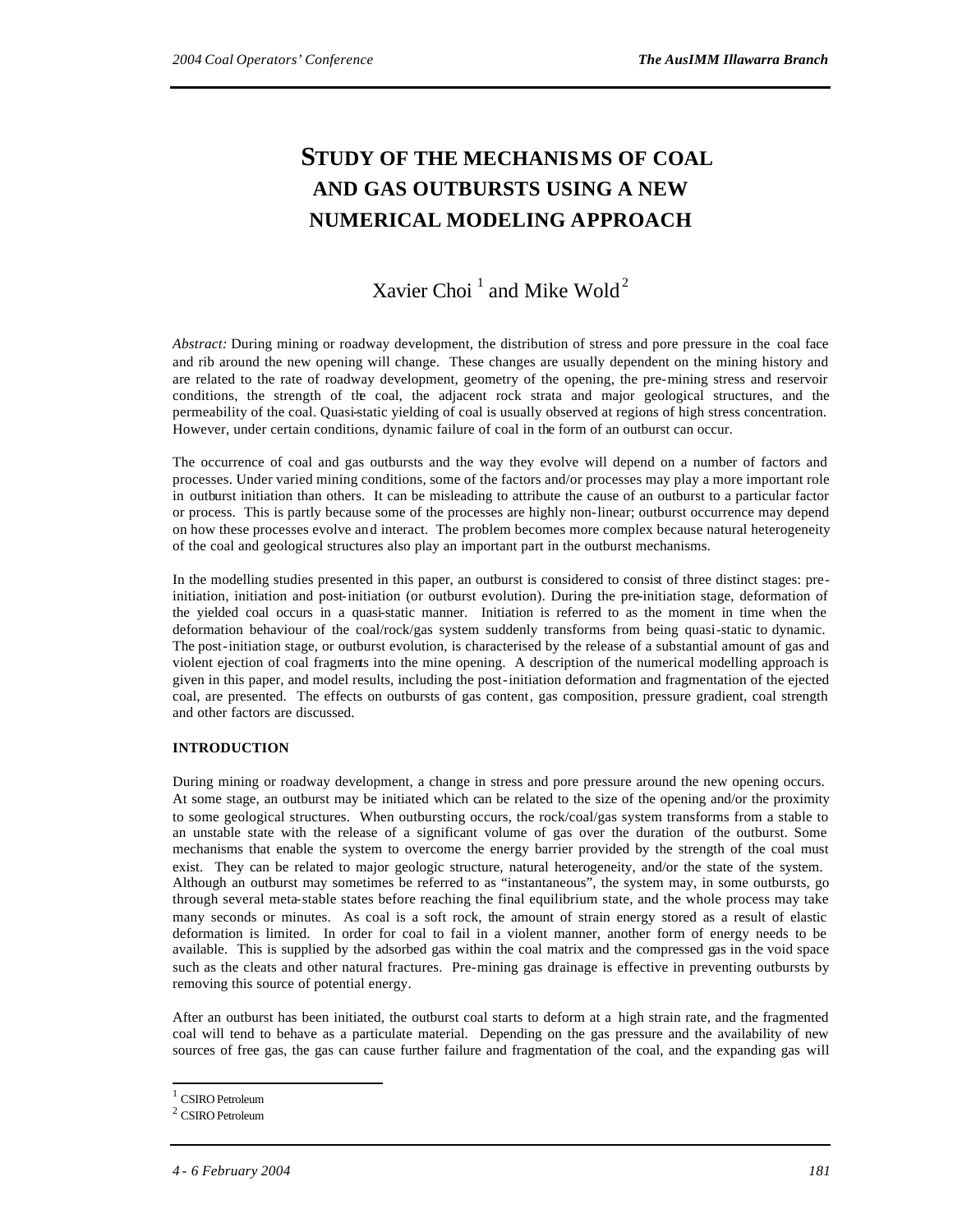provide a drag force to propel the fragmented coal further into the mine opening. During an outburst, fluid flow in the outburst coal will transform from flow in a fractured porous medium to dense particle flow where the consideration of inter-particle contact and collision is important, and then to dilute particle flow as the ejected coal fragments and particles move further away from each other. At this stage, the momentum transfer between the coal fragments and free gas emitted from the mine face becomes important.

# **NUMERICAL MODELLING APPROACH**

Numerical modelling of outbursts requires the quantification of a number of processes and factors and their interactions shown in Figures 1 and 2. These include gas desorption, mass transfer between adsorbed gas and free gas, flow of water and gas within the cleats, macropores and other large scale fractures, coal deformation and failure, coal fragmentation, gas dynamics and transport of outburst coal (particle flow).



# **Fig 1 - Schematics of interactions of reservoir, geomechanical and time rate variables contributing to outburst mechanisms**

A numerical model for outburst initiation was developed by linking a geomechanical model (Choi, 1984; Choi et al., 1991, 1992; Choi and Tan, 1998) with a coalbed methane reservoir simulator (Spencer et al., 1987; Stevenson et al., 1994; Stevenson, 1997). The model has been applied to study the mechanisms for outburst initiation (Choi and Wold, 2001a and 2001b) and to identify which are the key variables in outburst initiation, and which are the less important variables (Wold and Choi, 1999). The capability of the numerical model for outburst initiation has been extended to include development of additional constitutive models for the important factors and processes that occur during the post-initiation evolution of outbursts (Choi and Wold, 2002).

In the modelling studies, pre-initiation quasi-static yielding type failure of coal is distinguished from the postinitiation failure of outburst coal, as the latter is much more dynamic and violent, involving fragmentation of the coal and rapid release of gas. The quasi-static yielding failure is modelled using macroscopic plasticity theory with softening, and the fragmentation process is modelled using continuum damage mechanics. The effects of particle size on the rate of mass transfer between adsorbed gas and free gas during fragmentation are studied using both the more conventional two-stage desorption diffusion processes and a new hypothesis based on the kinetics of desorption. The violence of the model outburst is estimated using the momentum of the outburst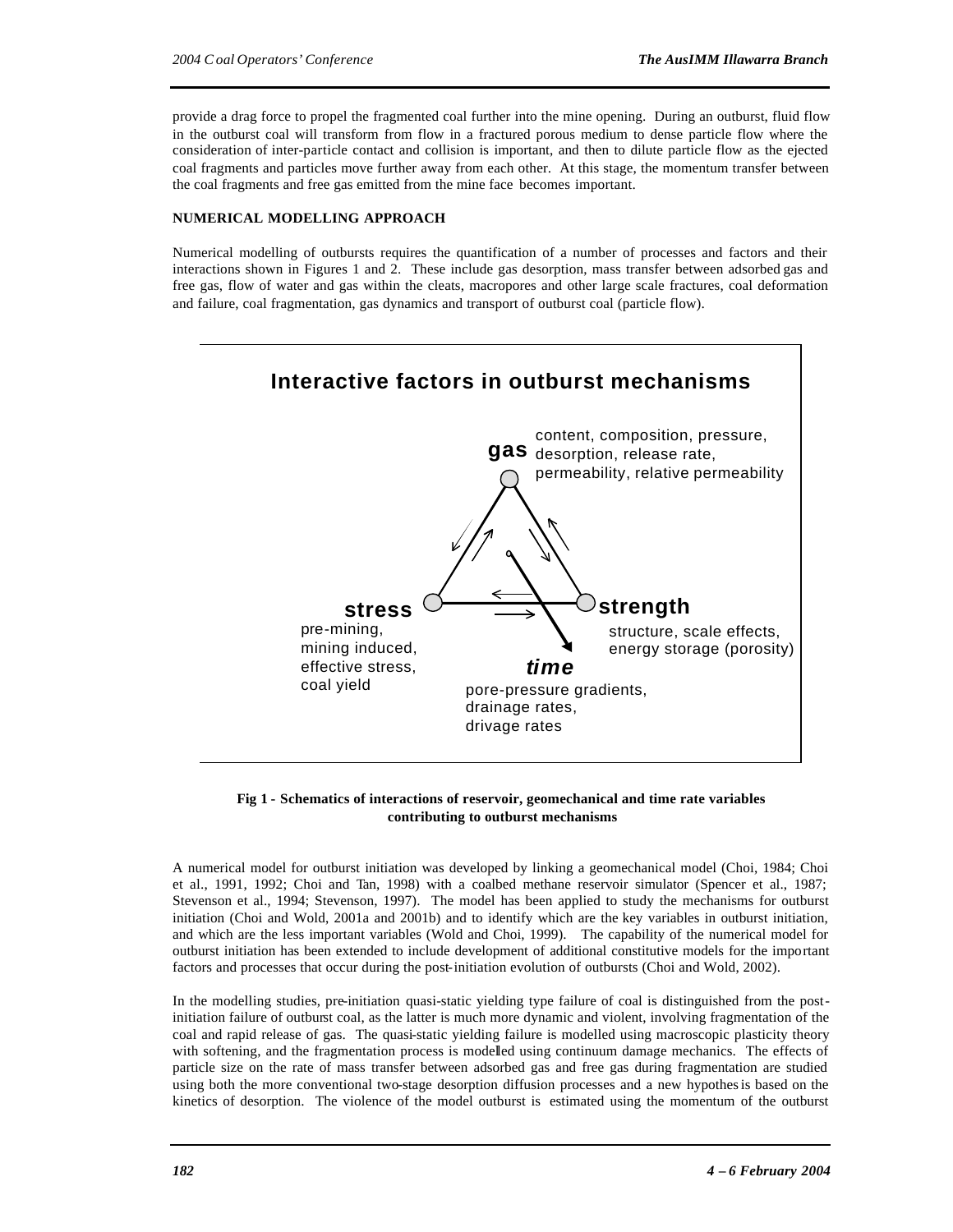coal. The potential volume of gas that can be released immediately after an outburst is estimated based on the amount of desorbable gas in the ejected coal and the gas flux from the faces.



# **Fig 2 - Schematics of coupling of major processes in modelling outburst evolution**

#### **GAS ADSORPTION AND DESORPTION**

As most of the gas in coal exists in the adsorbed state on the surface of micropores within the coal matrix, it is important to understand the gas adsorption/desorption properties of coal and the mechanisms of mass transport between adsorbed gas and free gas, and how the adsorbed gas may become available as free gas to provide the energy during an outburst.

The adsorption properties of coal are normally represented by the adsorption isotherm which shows the amount of gas adsorbed at a certain temperature and partial pressure. For a single component gas, the Langmuir adsorption isotherm (Langmuir, 1918) is usually used for coal and is given by

$$
\frac{V}{V_L} = \frac{P_g}{P_L + P_g}
$$

(1)

where V is the volume of gas adsorbed per unit mass of coal at pressure  $p_g$ ,  $V_L$  is the Langmuir volume, which is the volume of gas needed for monolayer coverage of the surfaces of the micropores per unit mass of coal, and PL is Langmuir pressure, defined as the pressure at which the volume of gas adsorbed is half the Langmuir volume.

The extended Langmuir model (ELM) is the most common approach used to represent multicomponent gas adsorption in coal. This is based on direct extension of the single component isotherm to a multicomponent system giving the analogous expression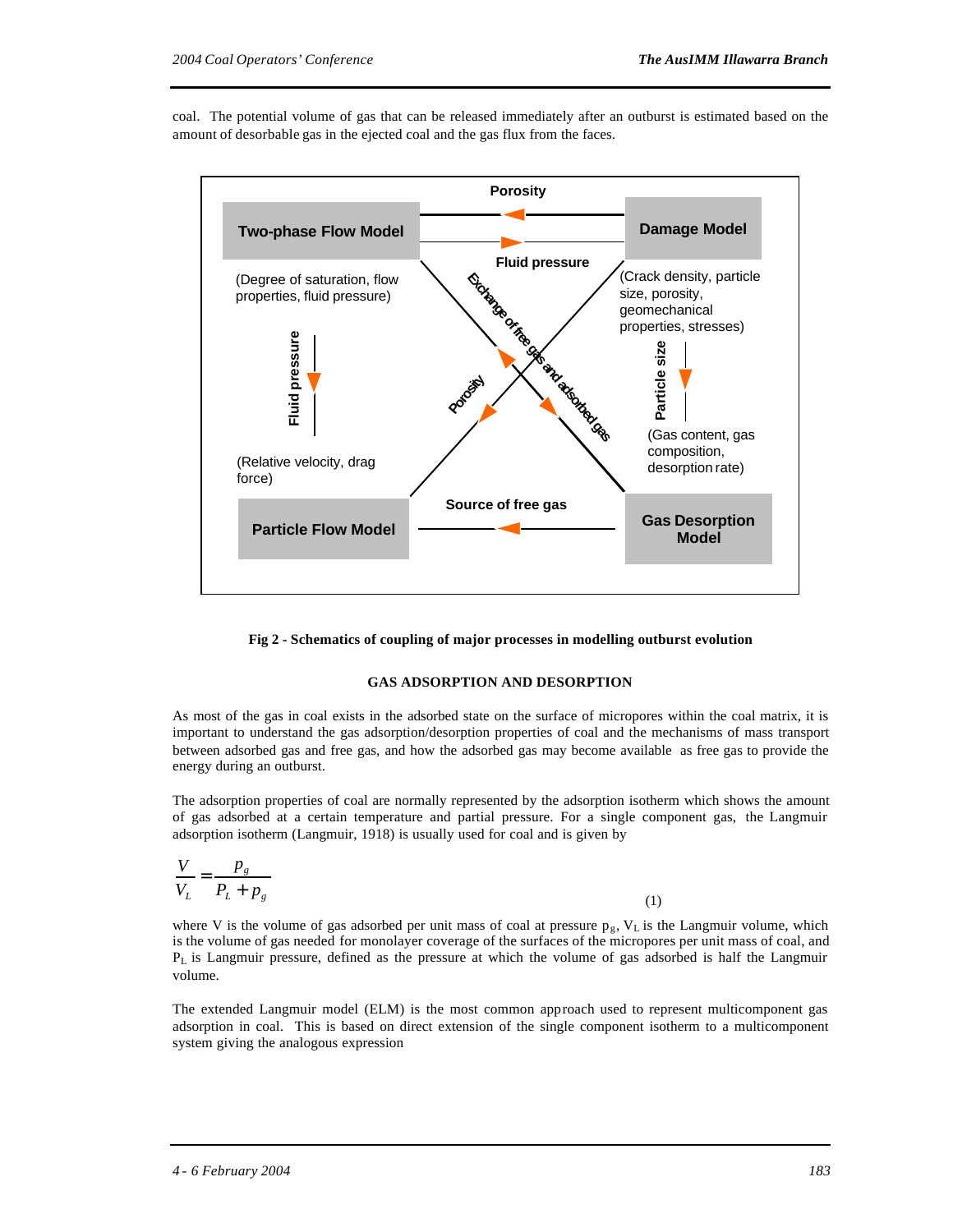$$
\frac{V_i}{V_{Li}} = \frac{b_i p_{gi}}{1 + \sum_{j=1,n} b_j p_{sj}}
$$

(2)

where subscript i represents the  $i<sup>th</sup>$  gas component, b is the reciprocal of  $P_L$ , and n is the number of gas components.

After initiation, the way an outburst evolves can be strongly influenced by the amount of free gas in the outburst coal. It is therefore important also to understand the kinetics of the adsorption and desorption processes, and the rate of transformation of adsorbed gas into free gas during an outburst.

In the Langmuir treatment of the kinetics of gas adsorption and desorption, equilibrium condition is obtained by equating the rate of adsorption to the rate of desorption as follows:

$$
\frac{P}{\sqrt{2\pi m kT}}(1-\theta) = \frac{e^{-\phi_{kT}}}{\tau_{0} a} \Theta
$$
\n(3)

where P is gas pressure, m is the mass of the gas molecule, k is Boltzmann constant, T is absolute temperature,  $\theta$  is fraction of available sites occupied  $(0 \le \theta \le 1)$ ,  $\Theta$  is total surface area of adsorption sites, Q is energy of adsorption, a is the area of an adsorption site, and  $\tau_0$  is the average resident time.

It was observed by Groszek (1982) that, at very low pressure, very little energy is required for the adsorbed molecules to move away from the interface, and the rate of desorption can be very high.

In the conventional approach, the rate of mass transport between adsorbed gas in the matrix and free gas in the cleats and other fractures is assumed to involve a two-step process corresponding to desorption/diffusion within the coal matrix, followed by long-range flow in the cleat system. Desorption of gas from the coal surface occurs at a much faster rate than the diffusion of the gas through the coal matrix. The rate of diffusion is often assumed to be sufficiently represented by Fickian diffusion which is usually the rate-limiting step in the desorption process.

If the coal matrix can be assumed to be made up of spheres with a characteristic radius (Ancell et al., 1979, 1980), the rate of mass transport between free gas in the cleats and adsorbed gas within the coal matrix is given by

$$
\frac{c_d}{r^2} \frac{\partial}{\partial r} \left( r^2 \frac{\partial c}{\partial r} \right) = \frac{\partial c}{\partial t}
$$
\n(4)

where  $c<sub>d</sub>$  is the micropore diffusion coefficient, c is gas concentration, and r is radial distance from the centre of the sphere. The rate of mass transfer therefore depends on the characteristic radius of the spheres, the micropore diffusivity, the partial pressure of the free gas in the cleats, and the gas content (or concentration of gas in the matrix spheres).

However, considering that small fragments and fine particles can be generated very rapidly during an outburst with loss of confinement and rapid drop in pressure around the particles, rapid gas desorption will occur. At the time when the particles have just been formed, it is assumed that the gas content and pressure within the particle is uniform. An amount of free gas resulting from the formation of the new surfaces will be available, together with the gas in the bulk phase existing in the pores that are connected to the new surfaces. The adsorbed gas in the very small particles may transform into free gas in a very short time. For the larger particles, a high pressure gradient will exist within the particles, and viscous flow, in addition to Fickian diffusion, will become an important mass transport mechanism within the matrix. Within the particles, it is assumed that the viscous flow can be adequately represented by Darcy's law :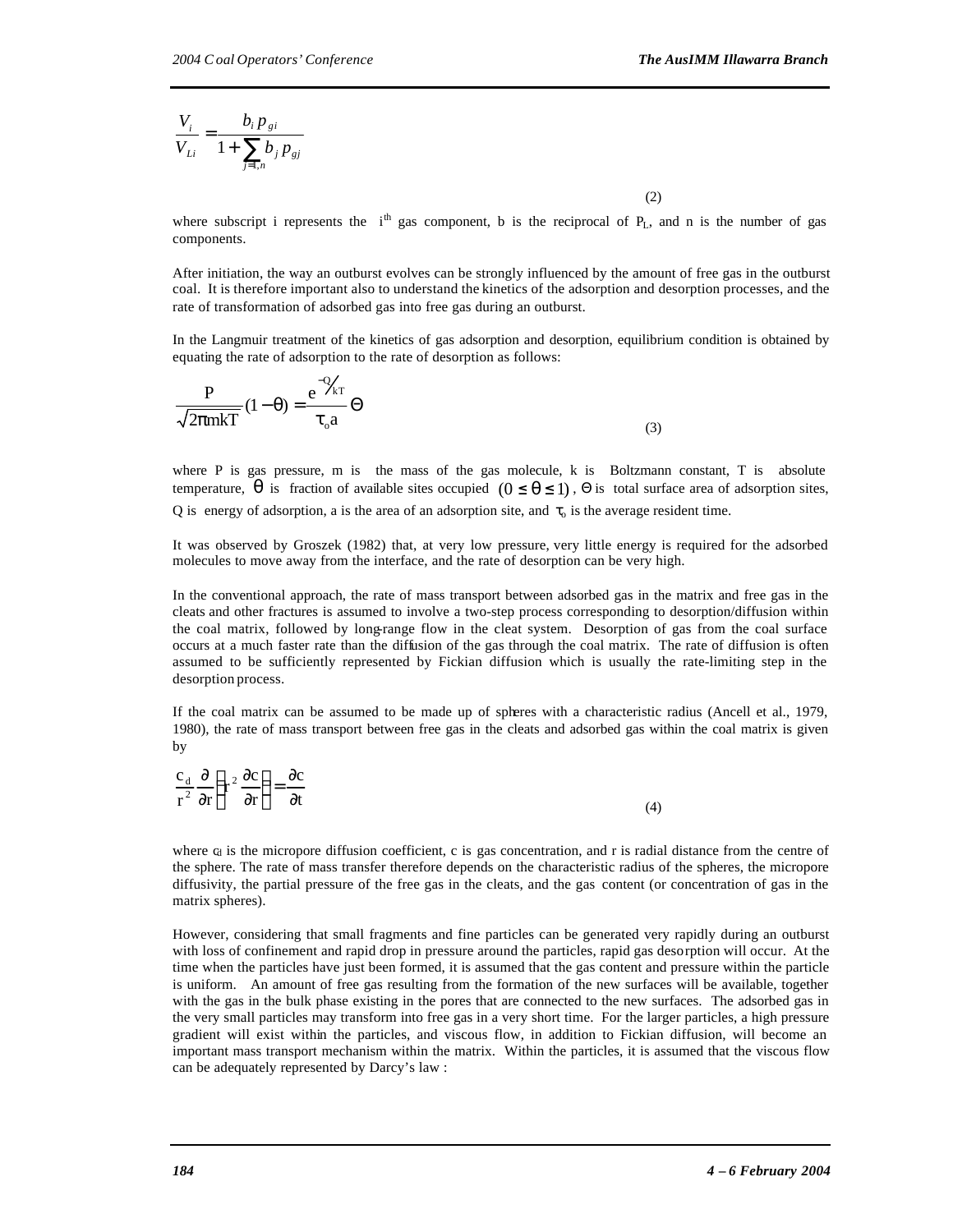$$
u_i = -\frac{k}{\mu} \frac{\partial p}{\partial x_i}
$$
 (5)

where u is apparent velocity, k is permeability,  $\mu$  is viscosity,  $x_i$  is spatial coordinate.

In 3-dimensional Cartesian space, taking into account desorbed gas as a source for free gas, and assuming that the change in porosity and gas density over a small time step can be ignored, the continuity equation is given by

$$
\frac{\partial V}{\partial t} = \frac{1}{\rho_s} \nabla \bullet u_i = \left(\frac{V_L}{P_L + p_g}\right) \left(\frac{p_g}{P_L + p_g}\right) \frac{\partial p_g}{\partial t}
$$
(6)

where  $\rho_s$  is the density of coal.

Equation (6) can be used as the source term in the mass balance and momentum equations to calculate gas flux and drag force acting on the coal fragments.

#### **COAL DEFORMATION AND FAILURE – CONTINUUM STATE**

During mining of a roadway, stress concentration will occur in certain regions around the mine opening. Under sufficiently high stress, initiation and growth of microcracks can occur. Initially, this will tend to occur in a smooth and gradual manner, and the differences between the states at each stage of progressive failure can be very small, with a smooth transition from intact to failed state. Failure at this stage may manifest itself as plastic deformation resulting from distributed damage evolution, strain localisation, subcritical crack growth and coalescence, and degradation of mechanical properties including strength and bulk and shear moduli. The degree of "plastic" damage just prior to outburst occurrence can have important influence on the fragmentation process during post-initiation outburst evolution. However, the plastic damage is rate-independent while the post-initiation damage (or fragmentation) is strongly rate-dependent. It is therefore important for the two distinct stages of failure to be modelled using different approaches.

The Mohr-Coulomb criterion is used to represent the shear failure of coal. In the modelling studies, after yielding has occurred, the total strain is assumed to consist of three components: the elastic, plastic and damage components.

$$
\varepsilon = \varepsilon^e + \varepsilon^p + \varepsilon^d \tag{7}
$$

Damage (or material degradation) is expressed as a function of total plastic strain.

 $(0 \times D \times 1)$ 

$$
D = 1 - e^{-\alpha \varepsilon_p} \qquad (0 \le D \le 1)
$$
\n<sup>(8)</sup>

The elastic properties of the coal continues to change as the degree of damage increases.

$$
c_d = c_o (1 - \chi D) \tag{9}
$$

$$
\phi_d = \phi_o (1 - \beta D) \tag{10}
$$

$$
E_{d} = E_{o} (1 - \gamma D) \tag{11}
$$

$$
v_d = v_o (1 - \kappa D) \tag{12}
$$

where c is cohesion, φ is angle of internal friction, subscript o represents the initial (undamaged) material property, subscript d represents the damaged material property, and the values for α,  $\chi$ , β,  $\gamma$ , and κ have to be determined in the laboratory under triaxial compression to beyond the peak strength, under strain-controlled conditions.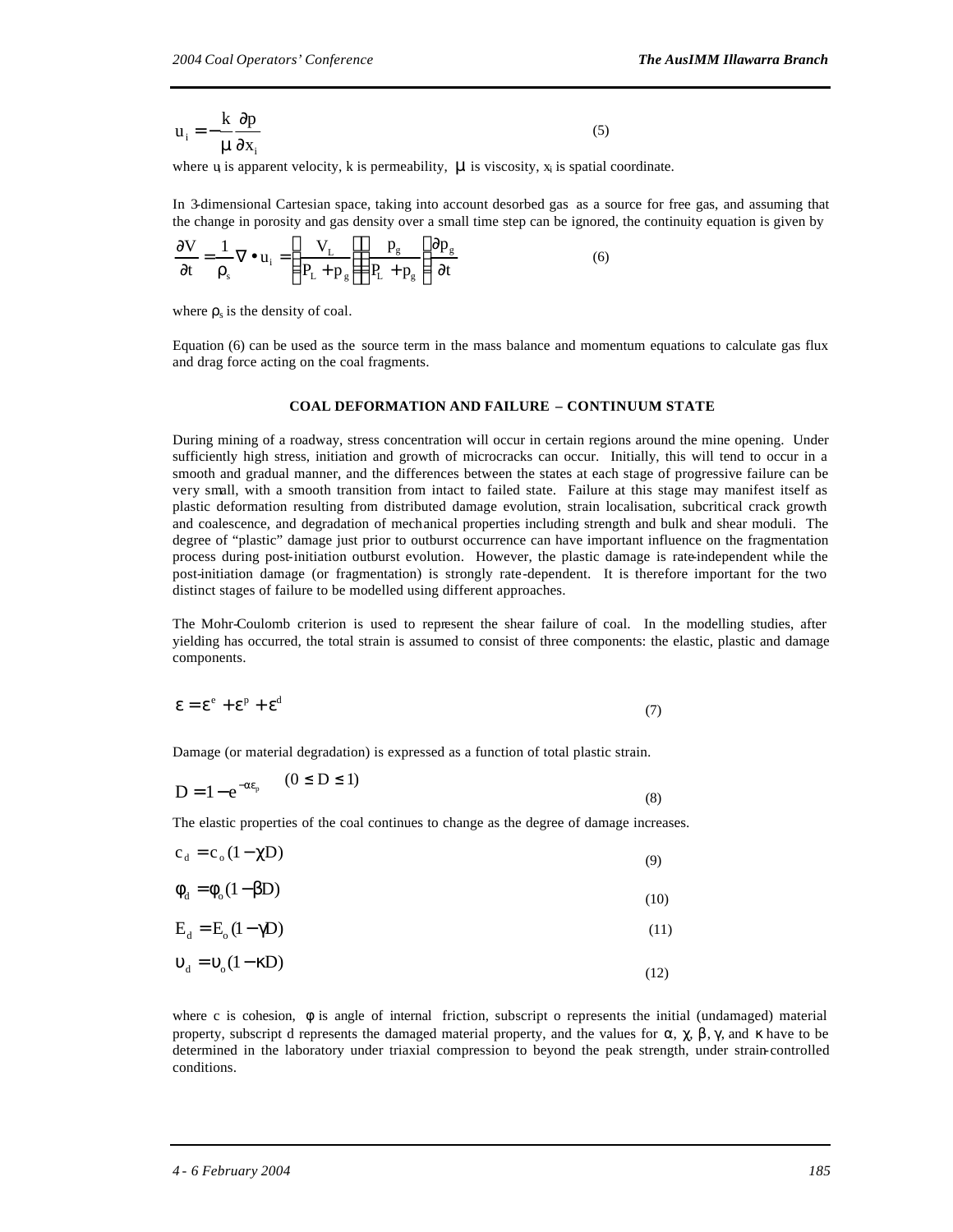## **COAL FRAGMENTATION**

When an outburst has been initiated, macroscopic continuum damage mechanics is adopted to model the creation of new cracks, and the propagation and coalescence of new and existing cracks. Although it is less rigorous than the micro- and meso-damage approaches, it provides a computationally feasible alternative for some complex problems such as the modelling of rock fragmentation. The constitutive models are based mainly on experimental observations at the macroscopic scale (Grady and Hollenbach, 1979; Kipp et al., 1980). It is assumed that the fragmenting coal can be treated as an isotropic, continuous and homogeneous material with pre-existing microcracks. The outburst coal is considered to deform at a high strain rate, and confinement will be lost after the coal has detached from the face. The coal will continue to deform under the influence of the free gas in the pore space, and is subjected mainly to tensile stress induced by the compressed gas. The propagation of the pre-existing microcracks occurs mainly under mode I (opening mode), and damage is isotropic. Based on the above assumptions, damage can be sufficiently represented by a scalar variable. It is also assumed that a critical strain criterion can be used to predict the onset of fragmentation. The assumption of isotropy enables the use of a model which is tractable and requires only a few model parameters that are physically meaningful. Most importantly, their values can be measured in the laboratory.

In the model, the degree of damage to the outburst coal is a function of strain rate. The coal is assumed to be completely destroyed (or lose its strength and stiffness) when the crack density has exceeded a certain critical value for a particular type of coal. This is reflected by the values of effective bulk modulus and Poisson's ratio both approaching zero. The size of the fragments is assumed to be directly related to the maximum strain rate experienced during the loading history. Based on the above assumptions, the model can therefore be represented by the following equations to provide an initial estimate of particle size. Subsequent size evolution may depend on other factors such as collision among particles, but they are not considered here.

$$
F = 1 - e^{-\alpha C_d} \tag{13}
$$

$$
\upsilon_{\rm e} = \upsilon \left( 1 - \beta F \right) \tag{14}
$$

$$
\lim_{\text{where}} \beta = 1 \tag{15}
$$

$$
K_e = (1 - \gamma F) K
$$
\n<sup>(16)</sup>

$$
r = \omega \left(\frac{K_{\rm IC}}{E_{\rm eff}R}\right)^{2/3} \tag{17}
$$

$$
c_{d} = f(\epsilon_{dp}) \left(\frac{K_{\text{IC}}}{E_{\text{eff}} R_{\text{max}}}\right)^{2}
$$
 (18)

 $C_d$  is crack density, F is regularised damage parameter, *u* is Poisson's ratio, K is bulk m odulus, K<sub>IC</sub> is mode I fracture toughness, r is radius of fragment, R is strain rate, Rmax is maximum strain rate during loading history,  $\varepsilon_{dp}$  is cumulative irreversible strain due to plastic deformation and damage, and subscript e refers to effective material property. α, β, γ, ω, and E<sub>tff</sub> are empirical constants and material properties that need to be determined through laboratory measurements.

#### **Gas dynamics and transport of outburst coal**

Particle flow refers to the two-phase (particles and fluid) flow where solid particles are immersed in a continuous carrier fluid (liquid or gas). These correspond to the fragmented coal and free gas during an outburst in which the fragmented coal is expelled into the mine opening by the gas. In modelling particle flow, two conditions have to be distinguished – dilute flow (the solid particles are highly dispersed) or dense flow. For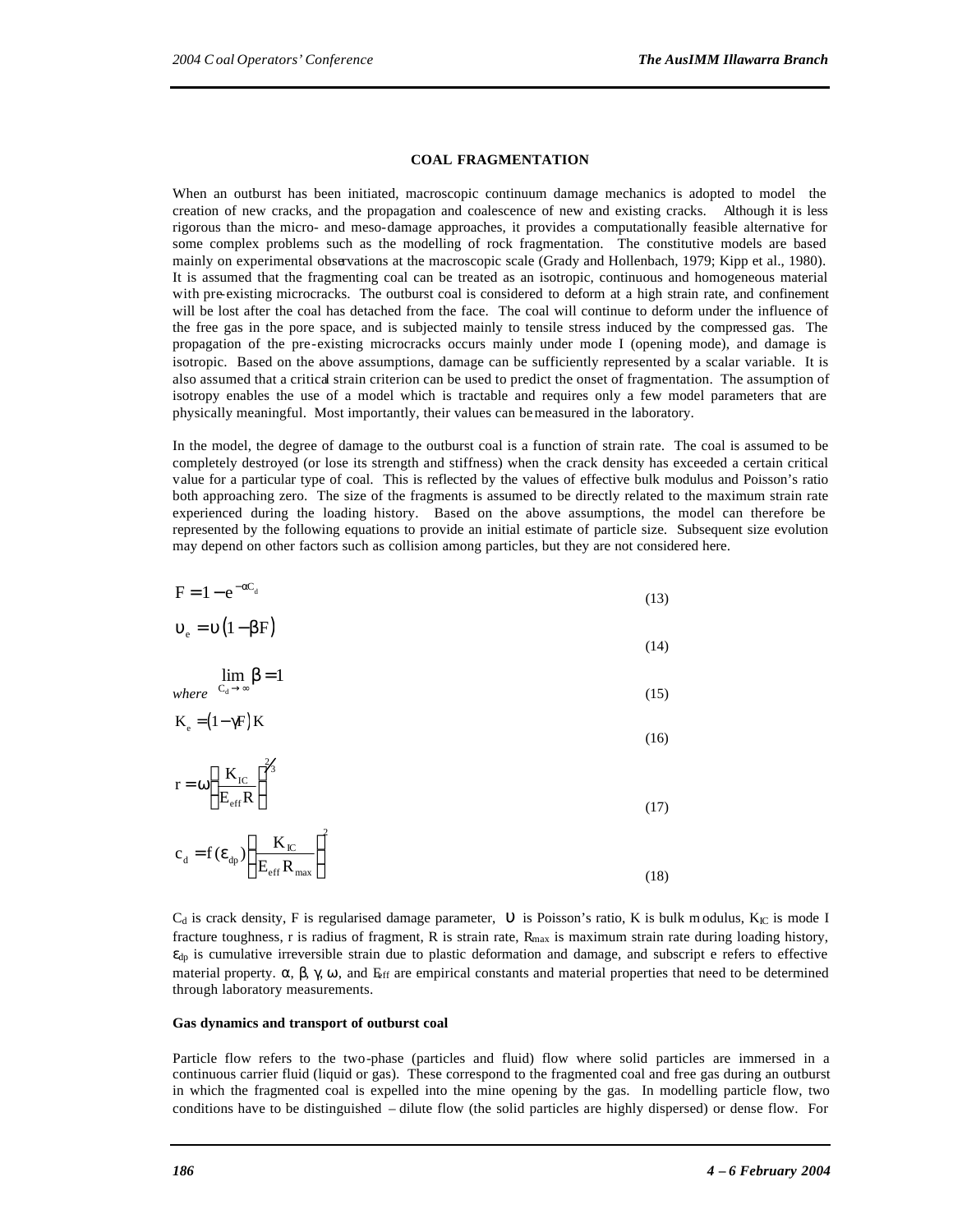(20)

dilute flow, the solid and fluid mixture may be treated as single-phase fluid with modified rheological properties. However, for dense flow, which is more related to the early stages of coal ejection from the face, the mixture has to be treated as a two-phase medium, taking into consideration the interaction between the coal fragments and the continuous fluid phase.

As the number and size of the particles (or coal fragments) are not constant, but constantly evolving, and due to the very large number of fragments, it is almost impossible to model them explicitly. Instead, the coal fragments and the carrier fluid are treated as two super-imposing continua. For such a case, the particle flow can be represented by the Navier-Stokes equations for compressible gas, and the interaction between the coal fragments and the carrier fluid can be represented by suitable interfacial exchange terms in the mom entum equations

$$
-2\mu_{s}\nabla\bullet(\phi_{s}\varepsilon(u_{s})) + \rho_{s}\phi_{s}(u_{s}\nabla)u_{s} = -\phi_{s}\nabla p_{f} + M + \phi_{s}F_{b}
$$
  

$$
-2\mu_{f}\nabla\bullet(\phi_{f}\varepsilon(u_{f})) + \rho_{f}\phi_{f}(u_{f}\nabla)u_{f} = -\phi_{f}\nabla p_{f} + M + \phi_{f}F_{b}
$$
 (19)

The drag force (Ergun, 1952) of the gas on the coal fragments (assumed to be spherical) is given by

$$
F_{d} = f(n, Re)\frac{\pi}{4}d_{p}^{2}\frac{\rho_{g}u_{r}^{2}}{2}
$$
\n(21)

**where**

$$
Re = \frac{u_r d_p \rho_g}{\mu_f} \tag{22}
$$

*f* is volume fraction, *u* is velocity, *m* is viscosity, *r* is density, *e* is stretch tensor, *p* is pressure, *M* is interfacial momentum transfer,  $F_b$  is body force, *n* is local porosity,  $Re$  is Reyno ld's number,  $d_p$  is average particle diameter, *u<sup>r</sup>* is relative velocity, subscript *f* is fluid phase, and subscript *s* is solid phase.

To model the violence of outbursts, it is necessary to calculate the initial momentum and the initial drag force of the expanding free gas on the motion of the coal fragments. After expulsion from the face, the coal fragments are travelling at reasonably high speed and desorbing gas at the same time. Further fluid -particle interaction is not tracked. It is considered that the initial momentum gives a good indication of the violence of the event.

#### **MODEL DESCRIPTION**

All the model studies were conducted using a 2-dimensional geometry. The seam is at a depth of 500 m. The roadway is 5 m wide. The coal was assumed to be homogeneous. Heading advance of 25.0 m was modelled in five stages, each of 5.0 m, and each of uniform time increment to simulate a rate of 14.0 m/shift. Geological structures such as faults and dykes were included in some of the studies (see Figure 3). The input values for some of the model parameters are shown in Tables 1 and 2.

**Table 1 - Values of parameters used in strain softening model**

| $\alpha$<br> 100.0 | $\left \begin{array}{c} \chi \\ \chi \\ 1.0 \end{array}\right  \left.\begin{array}{c} \beta \\ 0.0 \end{array}\right  \left.\begin{array}{c} \gamma \\ 0.0 \end{array}\right  \left.\begin{array}{c} \kappa \\ 0.0 \end{array}\right]$ |  |  |  |
|--------------------|----------------------------------------------------------------------------------------------------------------------------------------------------------------------------------------------------------------------------------------|--|--|--|
|--------------------|----------------------------------------------------------------------------------------------------------------------------------------------------------------------------------------------------------------------------------------|--|--|--|

|  |  |  |  | Table 2 - Values of parameters used in fragmentation model |  |
|--|--|--|--|------------------------------------------------------------|--|
|--|--|--|--|------------------------------------------------------------|--|

| Critical strain<br>(fragmentation) |  | .c |
|------------------------------------|--|----|
|                                    |  |    |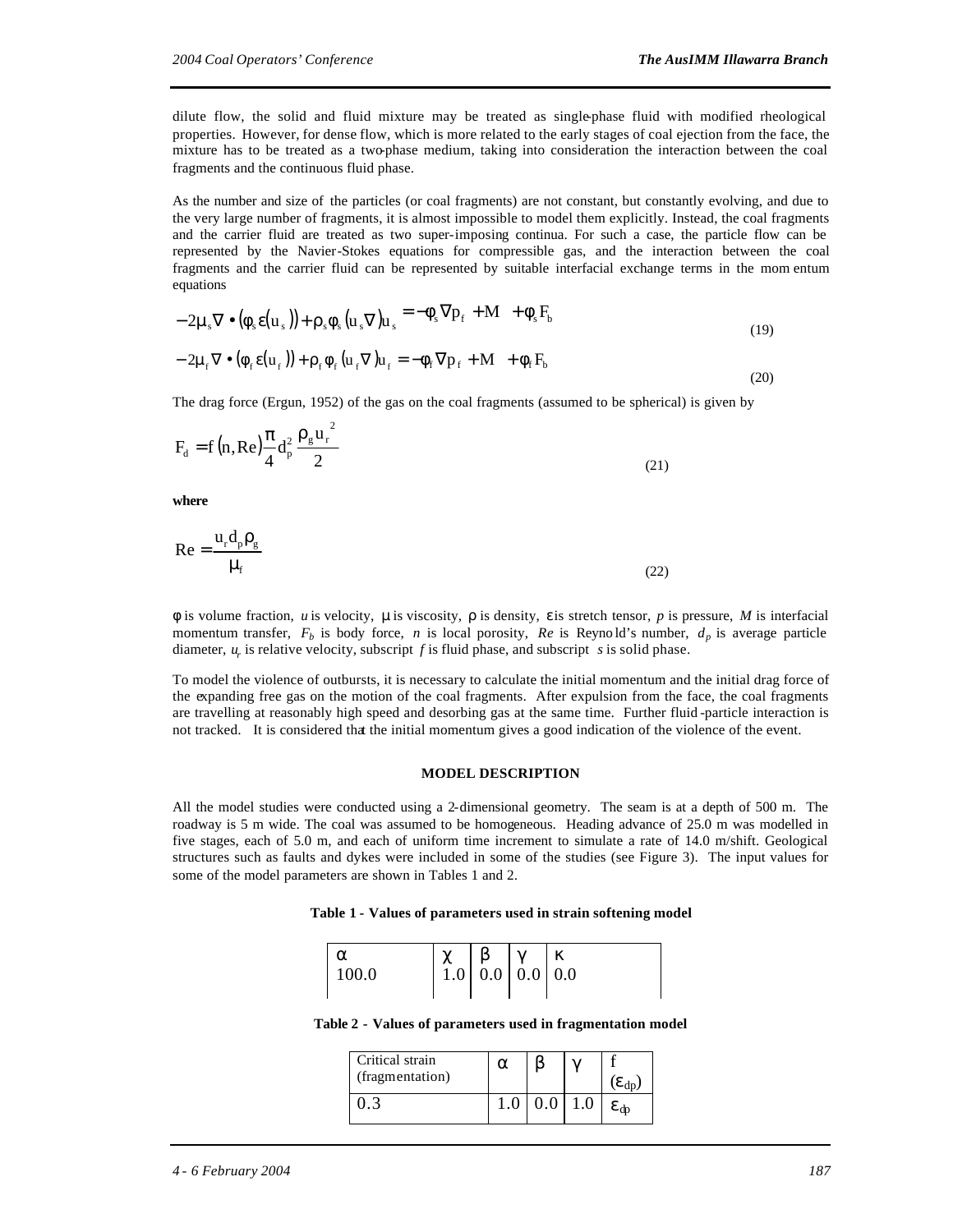

**Fig 3 - Velocity (m/s) contours during model outburst when mining through weak fault.**

# **MODEL RESULTS**

# **The Effects of Coal Strength**

It appears that, if the strength of the coal is high enough, outburst will not occur (see Figure 4). Also, the degree of violence seems to decrease with an increase in coal strength (see Figures 4 and 5). Furthermore, model failure of the very strong coal occurred mainly in a small region behind the face, and stress arching in the intact coal further back behind the face provided a stabilising mechanism against outburst initiation.



**Fig 4***-* **Velocity (m/s) contours during model outburst in weak coal**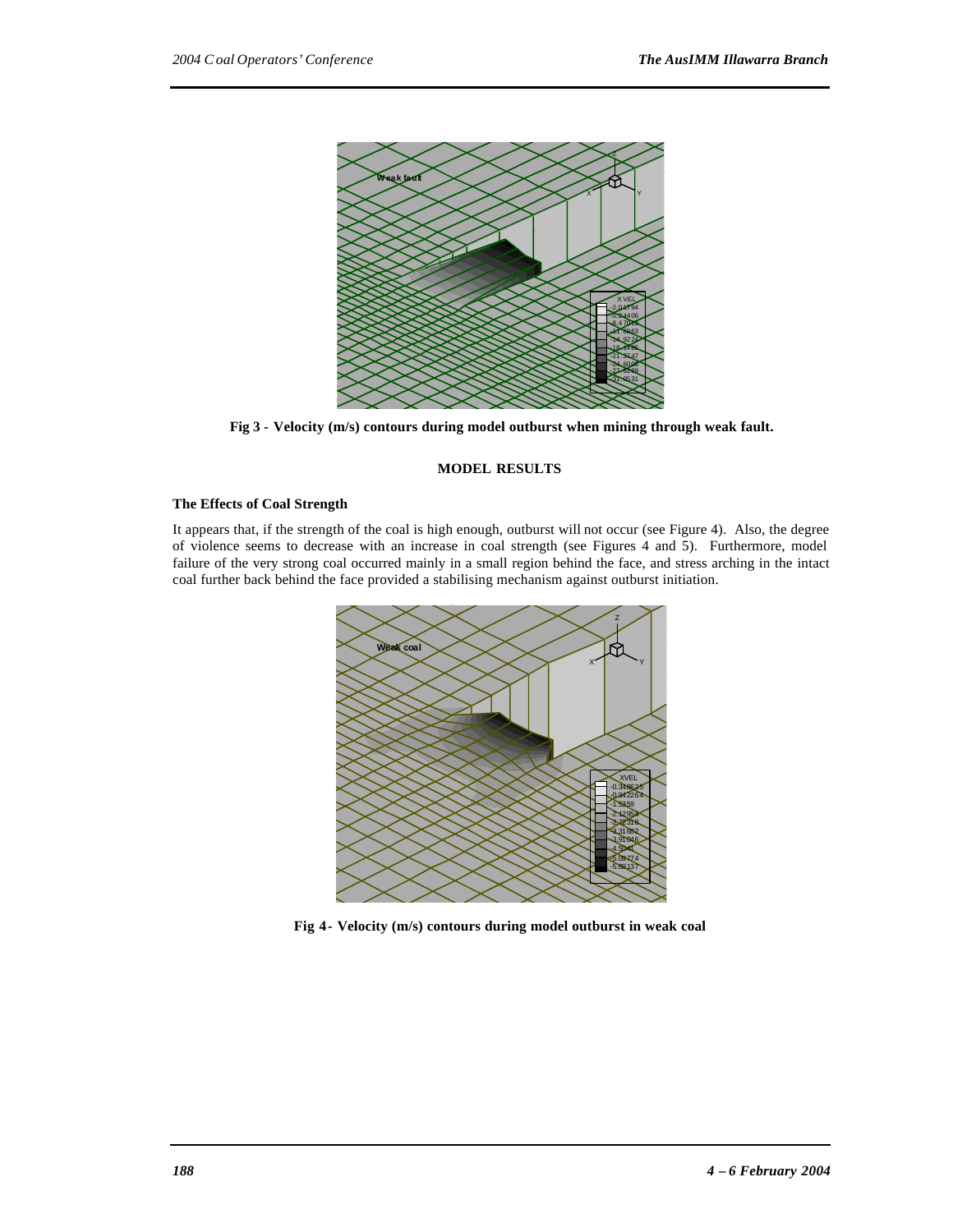

**Fig 5***-* **Velocity (m/s) contours during model outburst in very strong coal**

## **The Effects of Fragment Size and Gas Desorption Rate using the Conventional Approach**

The effects of fragment size on the rate of desorption and the mass transport of desorbed gas to the cleats were first modelled by varying the desorption time constant using the conventional approach (see Equation 4). It can be seen from Figures 6 and 7 that the difference in pressure gradient at the face between seams saturated with either  $CO_2$  or  $CH_4$  is less than 10%.



**Fig 6 - Pressure distribution behind face for desorption time constant = 6 days**

This does not provide a good explanation for the observed difference in violence between  $CO<sub>2</sub>$  and  $CH<sub>4</sub>$ outbursts. Also, there was significant decrease in the pressure and pressure gradient behind the face as the desorption time constant was reduced from 6 days to 8.5 seconds. This would imply that, based on geomechanical considerations, an outburst is less likely to be initiated with a decrease in desorption time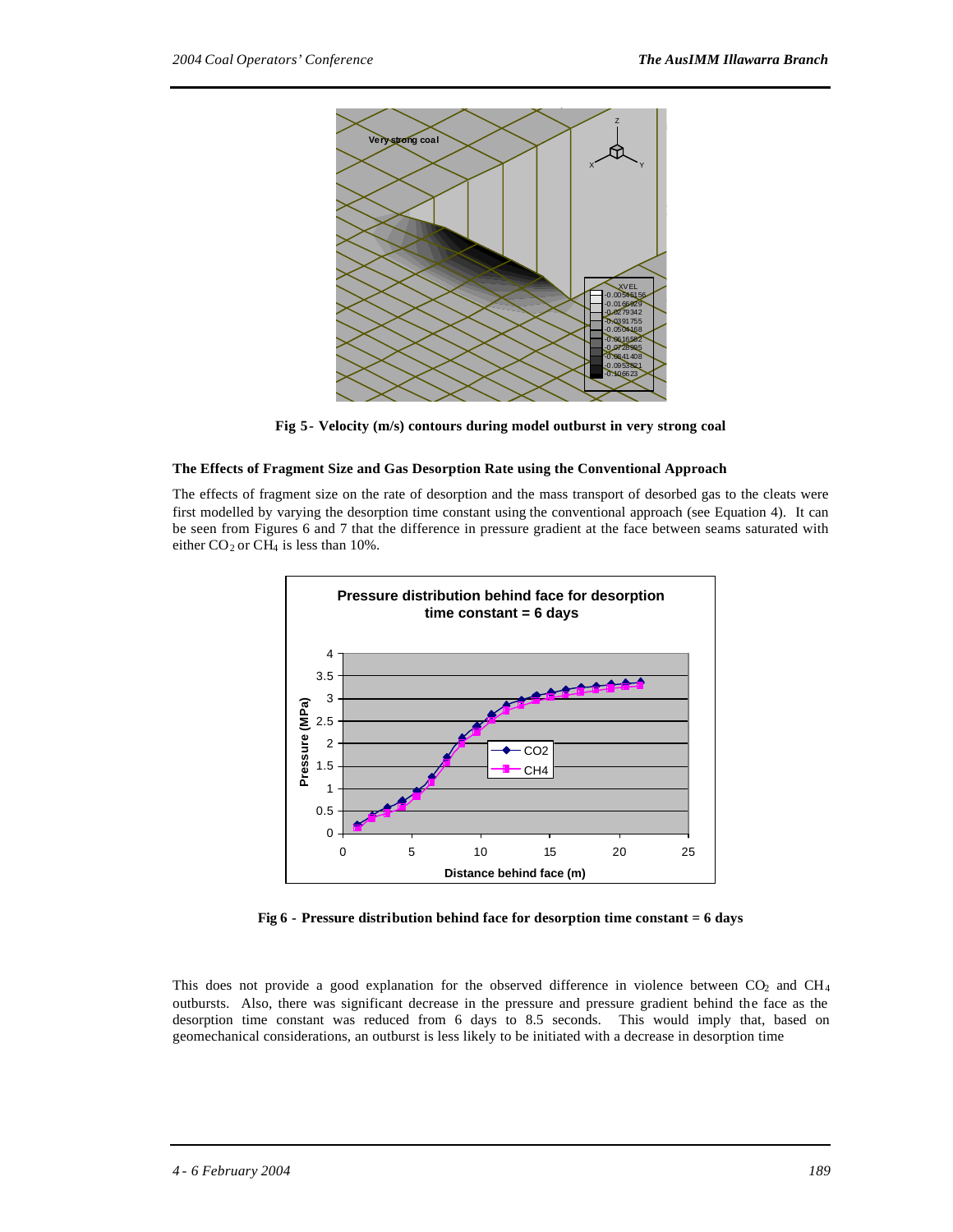



strain rate, and the voids in the coal will expand rapidly, leading to almost full saturation of void space by gas and significant increase in permeability and the relative permeability factor. It was found in the modelling studies that this could lead to a very significant increase in drag force with a great influence on the postinitiation behaviour of the outburst coal. The results suggest that the likely impact of an increase in desorption rate is on post-initiation behaviour during outburst evolution.

## **The Effects Of Gas Diffusion Mechanism And Gas Composition Using The New Approach**

If we assume that desorption is almost instantaneous and that viscous flow within the coal fragments becomes a very important mass transport mechanism under a high pressure gradient, the gas flux at the face for  $100\%$  CO<sub>2</sub> can be up to 3 times that of 100% CH4 in a coal seam with the same initial reservoir pressure. From the model results, based on the gas flux computed at the face for the weak coal, relative velocities between the fragments and the gas were estimated to be about 5 ms<sup>-1</sup> and 15 ms<sup>-1</sup> respectively for the cases of CH<sub>4</sub> and CO<sub>2</sub>, ignoring the greater amount of  $CO<sub>2</sub>$  that might be available due to the creation of the new surfaces. The effects of the higher drag force on outburst violence (increased momentum resulting from greater acceleration) is shown in Table 3. This may explain why  $CO<sub>2</sub>$  outbursts are in general more violent than  $CH<sub>4</sub>$  outbursts. However, the model results still need to be validated against data from laboratory tests or field observations. The model results suggest that  $CO_2$  may not increase the likelihood of an outburst, but that its influence is mainly to increase the violence of an outburst after it has been initiated. It should be noted that, based on the model results, the controlling factors for outburst initiation are pressure and pressure gradient, and the former is directly related to gas content through the desorption isotherm. This would imply that, depending on the gas adsorption properties of the coal, the reservoir conditions for outburst initiation may correspond to different gas contents. Unless there is significant influence of  $CO<sub>2</sub>$  on coal strength, or the amount of dissolved  $CO<sub>2</sub>$  in the pore fluid can provide a significant amount of free gas during an outburst, the model results would imply that, if other geological factors are similar, CO<sub>2</sub> outbursts would occur at a higher gas content compared to  $CH<sub>4</sub>$ outbursts, and that  $CO_2$  outbursts, once initiated, are likely to be more violent.

|  | Table 3 - Acceleration caused by drag force |  |  |  |  |
|--|---------------------------------------------|--|--|--|--|
|--|---------------------------------------------|--|--|--|--|

|  | Radius of Particle (mm) Relative Velocity (ms <sup>-1</sup> ) Drag Force (N) * 10 <sup>3</sup> Acceleration (ms <sup>-2</sup> ) |      |      |
|--|---------------------------------------------------------------------------------------------------------------------------------|------|------|
|  |                                                                                                                                 |      | 9.84 |
|  |                                                                                                                                 | 4.81 | 6.56 |
|  |                                                                                                                                 | 2.40 | 3.28 |
|  |                                                                                                                                 |      |      |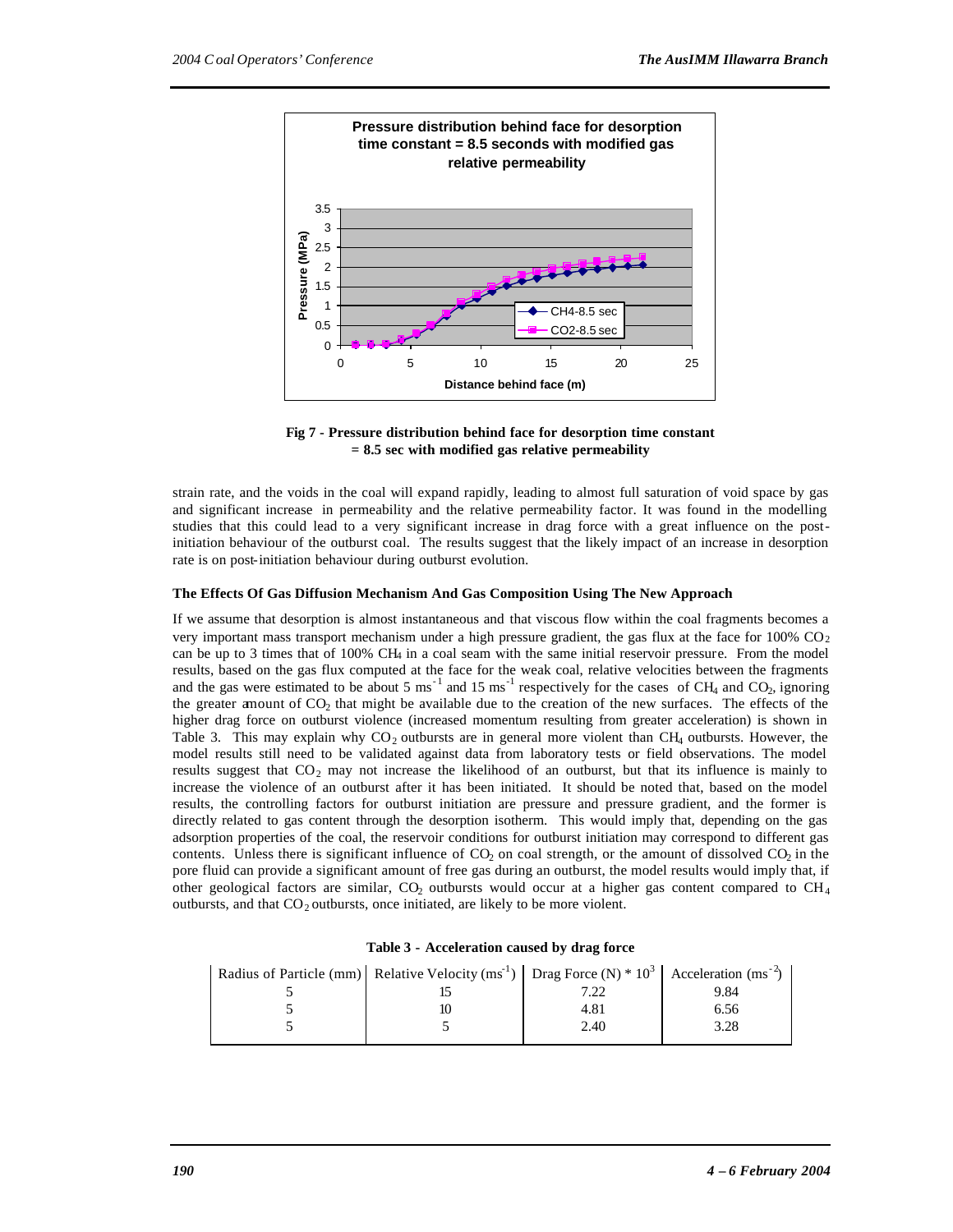## **The effects of geological structures**

For structures such as weak faults with high permeability, because of enhanced connectivity to adjacent coal (see Figure 8), pressure in the structure can stay high when the face of the advancing roadway is very close because of the inflow of gas from the coal to the structure. This can lead to piping and the formation of cavity aligned along the structure as was observed in some of the samples during the laboratory cavity completion tests (Wu at al., 1996). Outburst of this kind of structure can be violent because of the large amount of gas that is available to drive the outburst.



**Fig 8 - Pressure distribution in weak fault behind face**

# **Volume of outburst coal and gas**

Damage reduces the strength and stiffness of the coal. By using the values for the parameters in the damage models and the computed fragment size as shown in Table 4, the volume of outburst coal appears to be smaller for stronger coal (see Figures 9 and 10). The volume of released gas associated with an outburst can be estimated based on the amount of desorbable gas in the ejected coal and the gas flux at the faces. However, before applying the model for quantitative prediction in the field, the model parameters have to calibrated for different types of coal, taking into account size effect and heterogeneity.

|  |  |  |  | Table 4. Values of parameters used in fragmentation model and predicted range of particle sizes |
|--|--|--|--|-------------------------------------------------------------------------------------------------|
|--|--|--|--|-------------------------------------------------------------------------------------------------|

| $\omega$          | $(K_{IC}/E_{eff})$ | Coal    | Smallest  | Largest   |
|-------------------|--------------------|---------|-----------|-----------|
| (s <sup>2</sup> ) | $(\sqrt{m})$       | type    | particles | fragments |
| 2/3               |                    |         | (m)       | (m)       |
| 1.0               | 0.1                | Weak    | 0.093     | 1.0       |
| 1.0               | 0.1                | Uniform | 0.115     | 1.91      |
| 1.0               | 0.1                | Strong  | 0.171     | 2.18      |
| 1.0               | 0.01               | Weak    | 0.02      | 0.22      |
| 1.0               | 0.01               | Uniform | 0.025     | 0.41      |
| 1.0               | 0.01               | Strong  | 0.037     | 0.47      |
| 1.0               | 0.001              | Weak    | 0.0043    | 0.046     |
| 1.0               | 0.001              | Uniform | 0.005     | 0.088     |
| 1.0               | 0.001              | Strong  | 0.008     | 0.101     |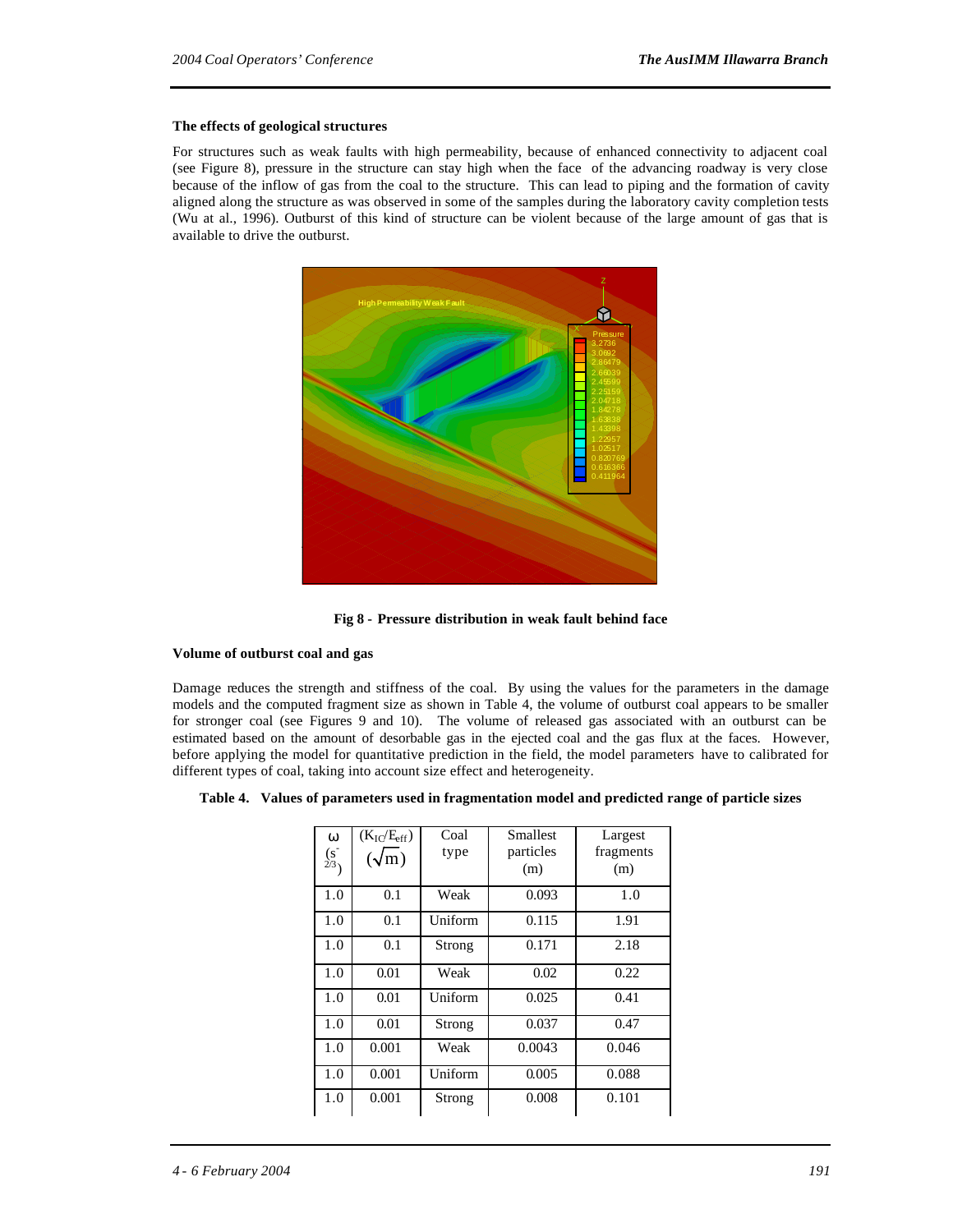

**Fig 9 - Model prediction of cavity size in weak coal under model conditions**



# **Fig 10 - Model prediction of cavity size in uniform (medium strength) coal under model conditions**

# **DISCUSSION OF RESULTS**

The current practice for outburst control and prevention is by gas pre -drainage to below a threshold value of gas content (THV). This can have significant impact on the rate of mine development and production. It is well recognised that permeability is a key factor governing the efficiency and time scale of gas drainage. On the time scale of heading development, i.e. hours or days, low permeability has an important impact on the depth of face drainage and the development of gas pressure gradients, and therefore on conditions for outburst initiation. However, once the outburst event has initiated, virgin permeability is of relatively less significance to the mechanism and the violence of the event.

The model results suggest that strong coals are less prone to outbursts than weaker coals. However, the friability and the rate of damage accumulation under increasing load can affect the rate of strain energy release and stress redistribution. This can have an impact on both the likelihood and the degree of violence of outbursts. Changing the desorption time-constant has little impact on outburst proneness, however, it affects the post-outburst behaviour by providing energy from the expanding gas to drive an outburst and transport the outburst coal through greater drag force. Outbursts associated with geological structures appear to be more violent compared to outbursts in uniform coal.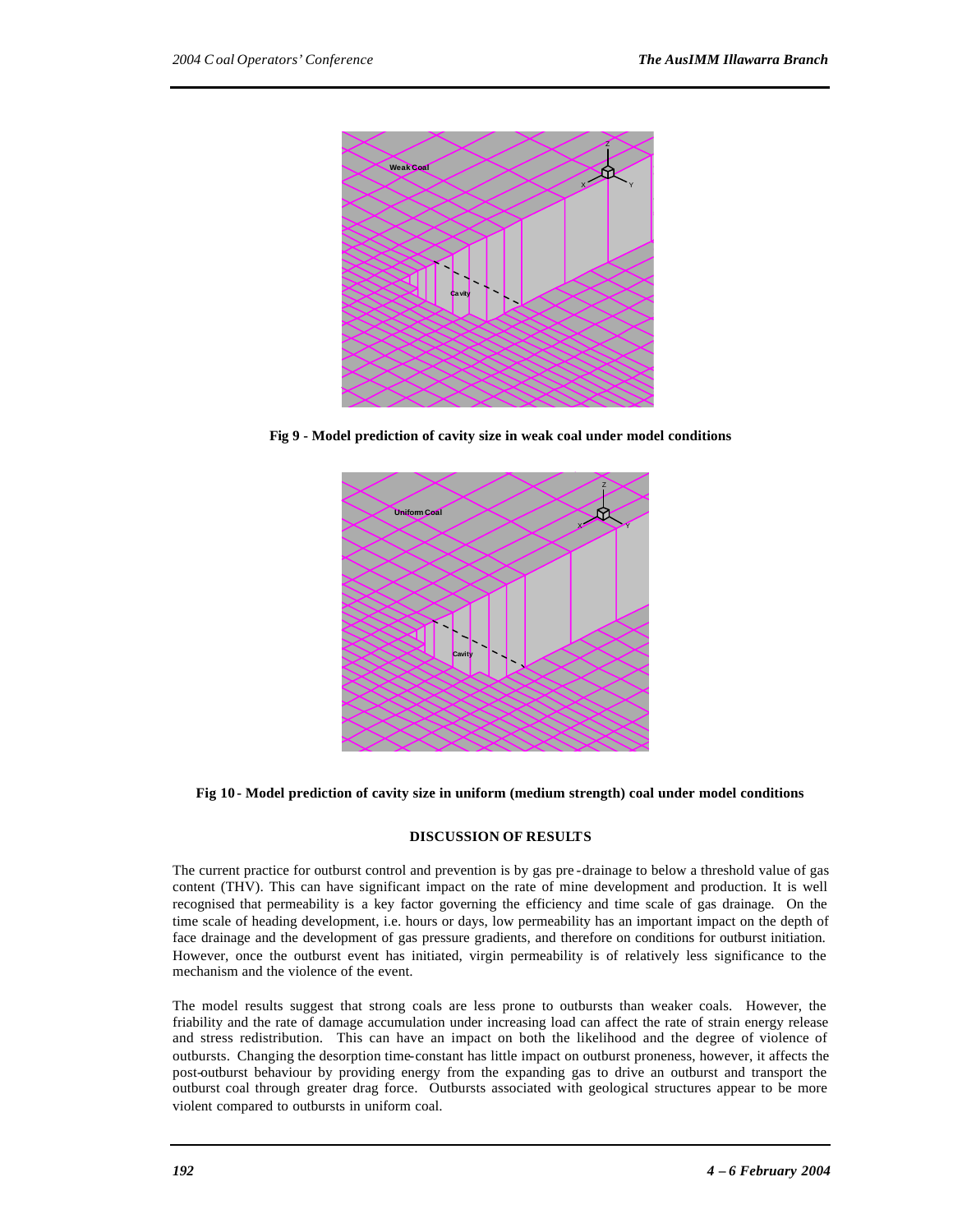With respect to gas composition, the model results do not show that outburst will occur at lower gas content for CO2 compared to CH4, and in that respect, are compatible with the data collected by Lama (1996), regardless of the superposed THV's. However, at the same initial reservoir pressure, the more violent nature of CO<sub>2</sub> outbursts compared to CH4 outbursts may be due to the higher rate of mass transport of desorbed gas from the matrix pores to the cracks and other fractures as the coal fragments. In the model, the volume of released gas associated with an outburst can be estimated based on the amount of desorbable gas in the ejected coal and the gas flux at the faces. A mechanism that has been ignored in the current model is the change in sorption capacity of intact coals when they have failed either in shear or tension. It is reported in the literature that the sorption capacity of sheared coal can be much higher than that of intact coal. Although yet to be confirmed through laboratory studies, this could be one of the reasons why the amount of gas released during an outburst is apparently higher than the amount of gas available based on the gas content of the ejected coal. Also, in the modelling conducted to date, the amount of dissolved  $CO<sub>2</sub>$  in the pore water has been ignored; it is perhaps worthwhile to estimate the amount of CO<sub>2</sub> that could have been released from solution when the pressure dropped from the initial reservoir pressure to atmospheric during an outburst. The possible influence of  $CO_2$  on the strength and deformation behaviour of coal has also been ignored. If  $CO<sub>2</sub>$  does reduce the strength of coal as reported in the literature, it can increase both the proneness to outburst and the degree of violence. This remains to be confirmed by laboratory tests.

# **CONCLUSIONS**

A model has been developed which takes into account the major processes and mechanisms that can influence both outburst-proneness and post-initiation outburst behaviour. The model has been applied to simulate the effects of gas diffusion mechanisms in the coal matrix, coal strength, coal damage, geological structures and gas composition on outbursts. The model is able to provide estimates of the amount of outburst coal and released gas if laboratory data is available for the model input parameters.

The model results do not indicate that coal seams rich in  $CO<sub>2</sub>$  are more outburst prone than seams rich in CH<sub>4</sub>. On the contrary, because of the higher adsorption capacity of coal to  $CO_2$  relative to  $CH_4$  at the same partial pressure, the results suggest that outbursts tend to be initiated at higher gas content for CO<sub>2</sub> compared to CH<sub>4</sub>. On closer examination, the observational data collected by Lama (1996) do not appear to show unequivocally that outburst will occur at a lower gas content for  $CO<sub>2</sub>$  compared to  $CH<sub>4</sub>$ .

The model results suggest that CO<sub>2</sub> outbursts tend to be more violent mainly because of the greater adsorption capacity for  $CO_2$  under the same partial pressure compared to CH<sub>4</sub>. After an outburst has been initiated, there is a higher rate of mass transfer of  $CO<sub>2</sub>$  from the adsorbed state to the free state, the greater amount of free  $CO<sub>2</sub>$ provides more energy to fragment the coal and a greater drag force to act on the fragmented coal, leading to a more violent outburst compared to  $CH_4$  (The possibility of  $CO_2$  causing a reduction in the strength of coal as another contributing factor needs further study).

The likelihood of outbursts appears to be less in stronger coal. Also the degree of violence decreases with an increase in coal strength. It appears that, if the strength of the coal is high enough, the outburst process can be subdued.

For the assumed properties of the structures in the models, the outbursts associated with geological structures such as dykes and faults tend to be more violent compared with uniform coal.

Damage reduces the strength and the stiffness of the coal. The results show that, during an outburst, a substantial amount of energy can be released suddenly, together with transfer of load to the adjacent more intact material. This can cause the adjacent coal to fail and burst. This would suggest that the likelihood of outbursts may increase when the coal is more friable. (The influence of permeability of more friable coal needs further investigation).

## **ACKNOWLEDGEMENTS**

The authors would like to thank ACARP and CSIRO for their financial support for this work. In particular, they are grateful to Mr Jeff Wood who acted as Project Monitor for the ACARP Project, and to Dr Ray Williams of GeoGas for his encouragement and support of the proposal for ACARP Project C9023, and to Dr Eiping Chen